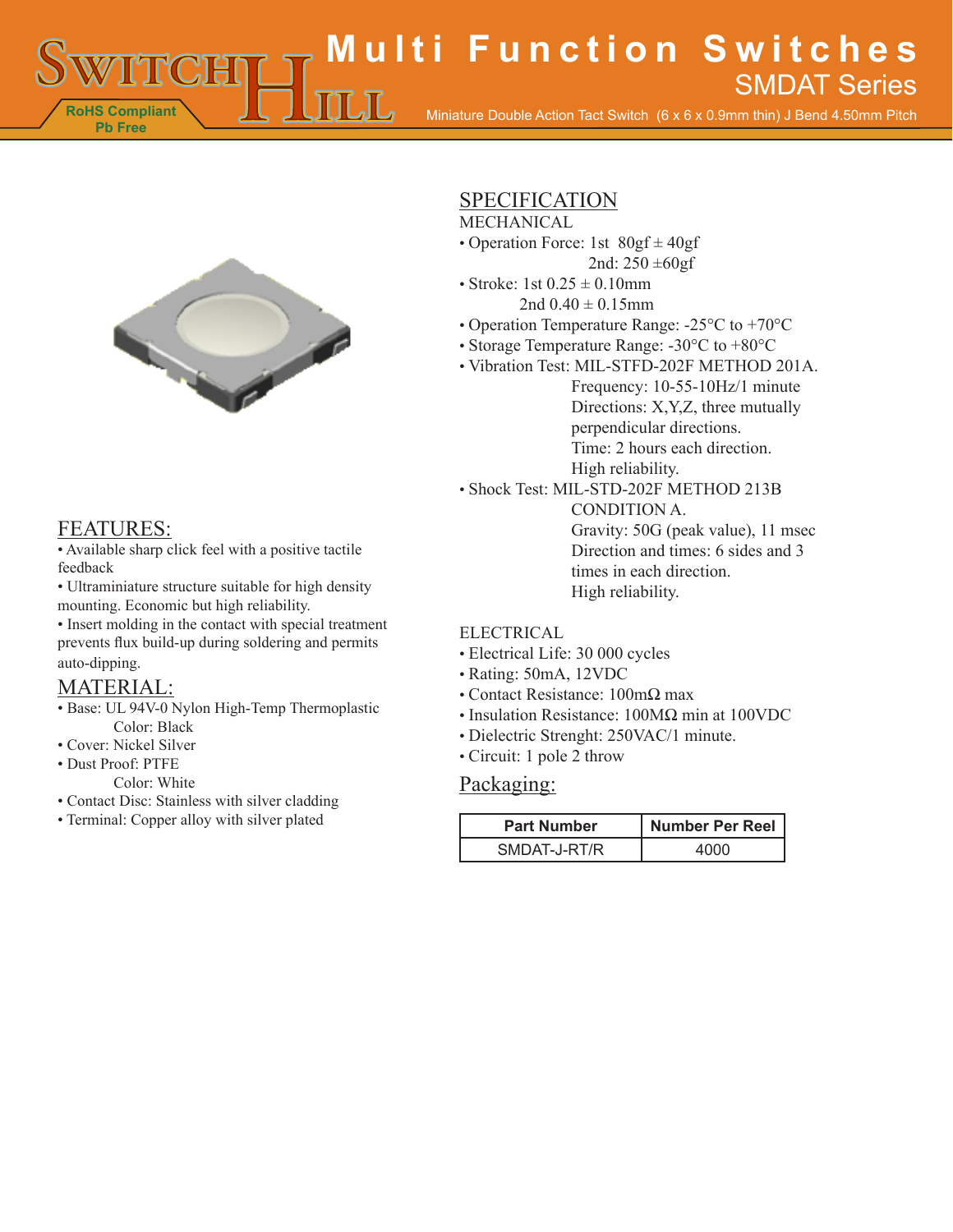**RoHS Compliant Pb Free Multi Function Switches** Miniature Double Action Tact Switch (6 x 6 x 0.9mm thin) J Bend 4.50mm Pitch SMDAT Series

# SMDAT